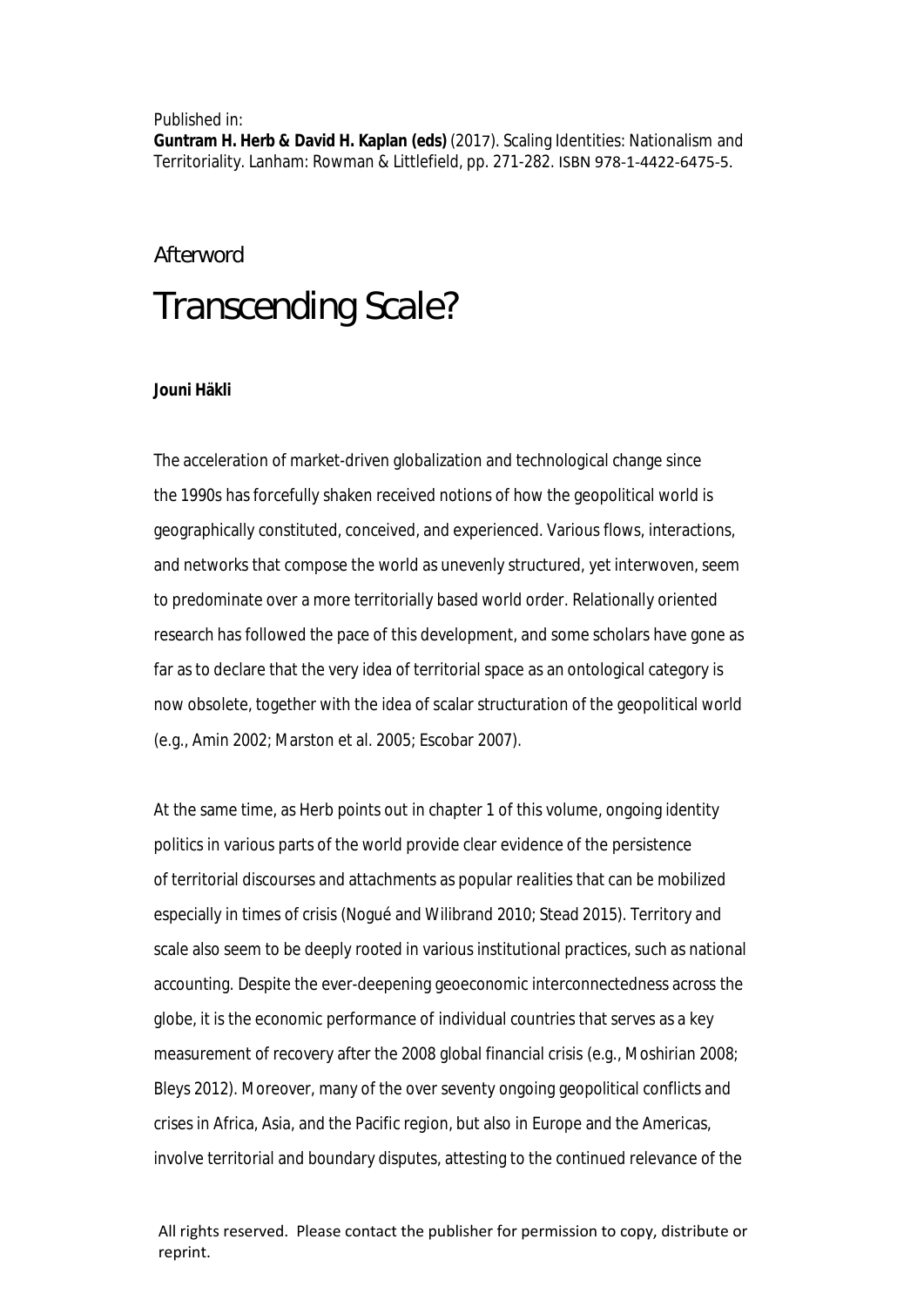blunt geographies of controlling volumetric space (CrisisWatch 2016).

Little surprise, then, that one of the most vibrant theoretical and methodological debates in human geography of the past decade has revolved around the concept of scale. From early on, scale seemed to provide the discipline with a powerful tool for grasping the nature of several major changes ongoing in the contemporary "glocalizing" and transnationalizing societies (Swyngedouw 1997; Mitchell 2003). Moreover, as Kaplan shows in chapter 2 of this volume, scale has been recognized as a key attribute in how political identities relate with territoriality (see also Kaplan and Herb 2011). On top of figuring as the discipline's new anchor to political relevance, the concept of scale served as a nodal point for interactions across geographical subdisciplines, and with other branches of social theory and humanities, such as urban studies, international relations research, cultural studies, political science, environmental studies, sociology, and economics (e.g., Gibson et al. 2000). Suddenly the question of scalar structuration was found to be present explicitly, implicitly, or as a pretheoretical notion in a vast array or social science scholarship tackling issues framed as micro, macro, proximate, distant, local, urban, territorial, national, transnational, and so on. Because of its role as a connective keyword and a term that resonated strongly in existing scholarship, it seemed for a while that most novel discussions in human geography have something to do with scale (e.g., Agnew 1993; Delaney and Leitner 1997; Jones 1998; Cox 1998; MacLeod and Goodwin 1999; Brenner 2001; Peck 2002; Sheppard 2002; Herb 2004; Paasi 2004; Gough 2004; Sadler and Fagan 2004).

Several comprehensive accounts have been written on the development of scale debate in human geography and related disciplines (e.g., Marston 2000; Howitt 2003; Marston et al. 2005; Moore 2008). Hence, in this context it is sufficient to note that in human geography theoretical contestation on the methodological import of scale was largely set in motion by Peter Taylor's (1982) and Neil Smith's (1984) seminal texts basically arguing that scales are socially constructed and that there is an unresolved (geo)politics involved. During the 1990s, the rapidly expanding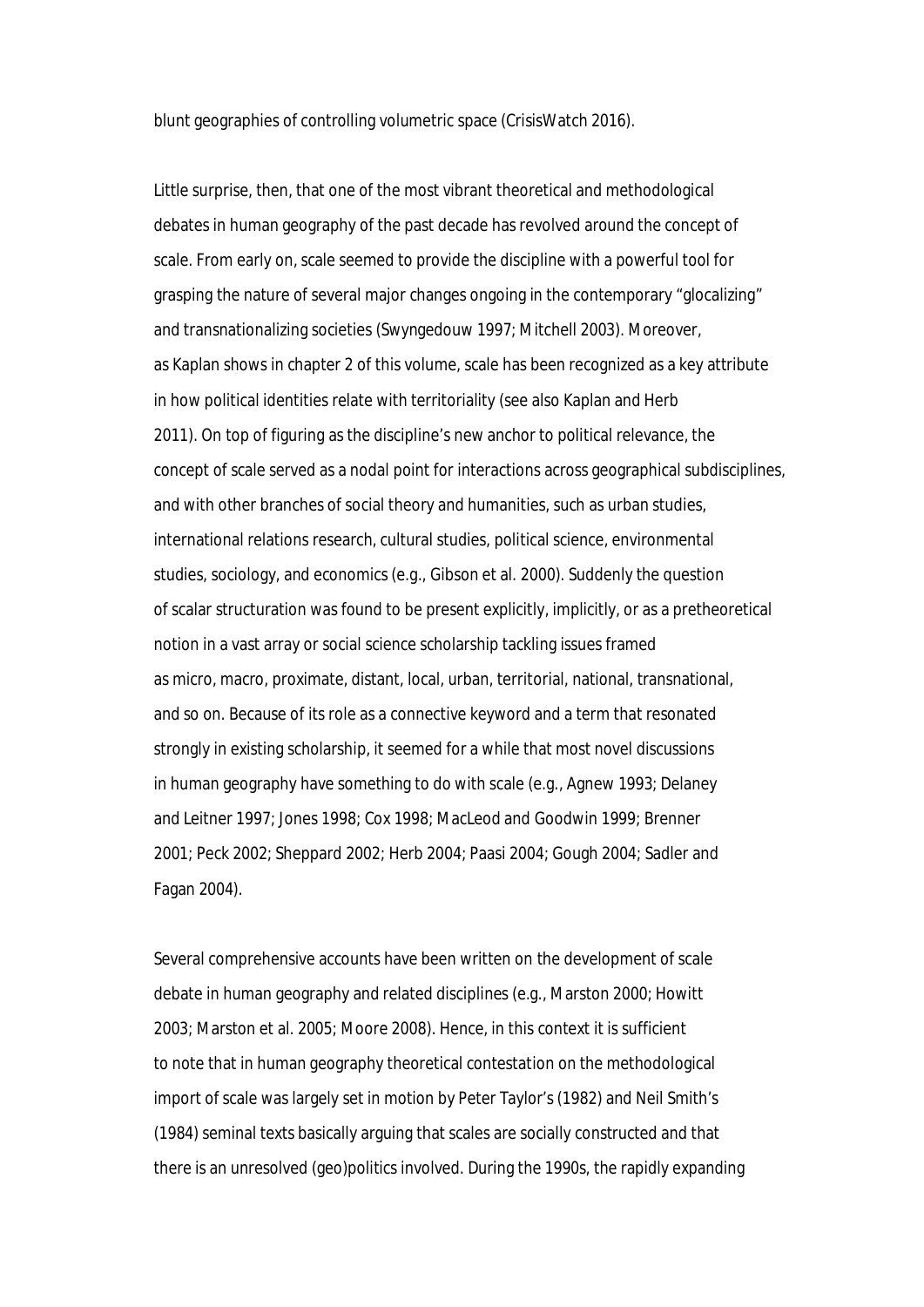discussion moved to propose competing theoretical accounts concerning the nature of scales as social constructs ranging from an idea or metaphor functioning as an epistemological ordering frame (e.g., Jones 1998) to the more materially embedded question of reach in strategic networking (e.g., Brenner 2001). Much attention was paid to the different ways in which scales are constructed and what social, political, cultural, and economic ramifications these differences entail (e.g., Jonas 1994; Cox 1998; Marston 2000). In a sense, the debate culminated in the provocative article written by Marston, Jones, and Woodward (2005), and the predominantly critical responses published in three issues of Transactions of the Institute of British Geographers (Collinge 2006; Hoefle 2006; Jonas 2006; Leitner and Miller 2007; Escobar 2007).

In essence, what Marston, Jones, and Woodward (2005) claimed was that the concept of scale is not only an unproductive part of the conceptual repertoire of human geography but also a harmful one. This is so, they argued, because scalar thinking misleads geographical imagination by imposing mistaken "vertical" and "horizontal" hierarchies to socio-spatial relations where there ontologically are none. What results, they contended, is a tendency in human geography to essentialize the geopolitical world either in terms of a vertical continuum from local to global, or as a horizontal radiation from origin (out from here) to edge (Marston et al. 2005, 422). Instead of operating with a vocabulary that seems to predetermine how the (geopolitical) world is constituted, they suggested that human geography analysis would do well to discard the concept of scale altogether, and to view the social world as "ontologically flat." In practice, this meant the appreciation of spatial relations as complex and emergent. In a flat world, social and material entities are seen as assembled in ways that cannot be captured by scalar geometries but, rather, they are composed and decomposed relationally as emergent events (often temporary and mobile) unfolding in "sites" (Marston et al. 2005, 423).

Among scholars holding that scale is and will be an important tool for making sense of various cultural, economic, and political processes, the broad and profound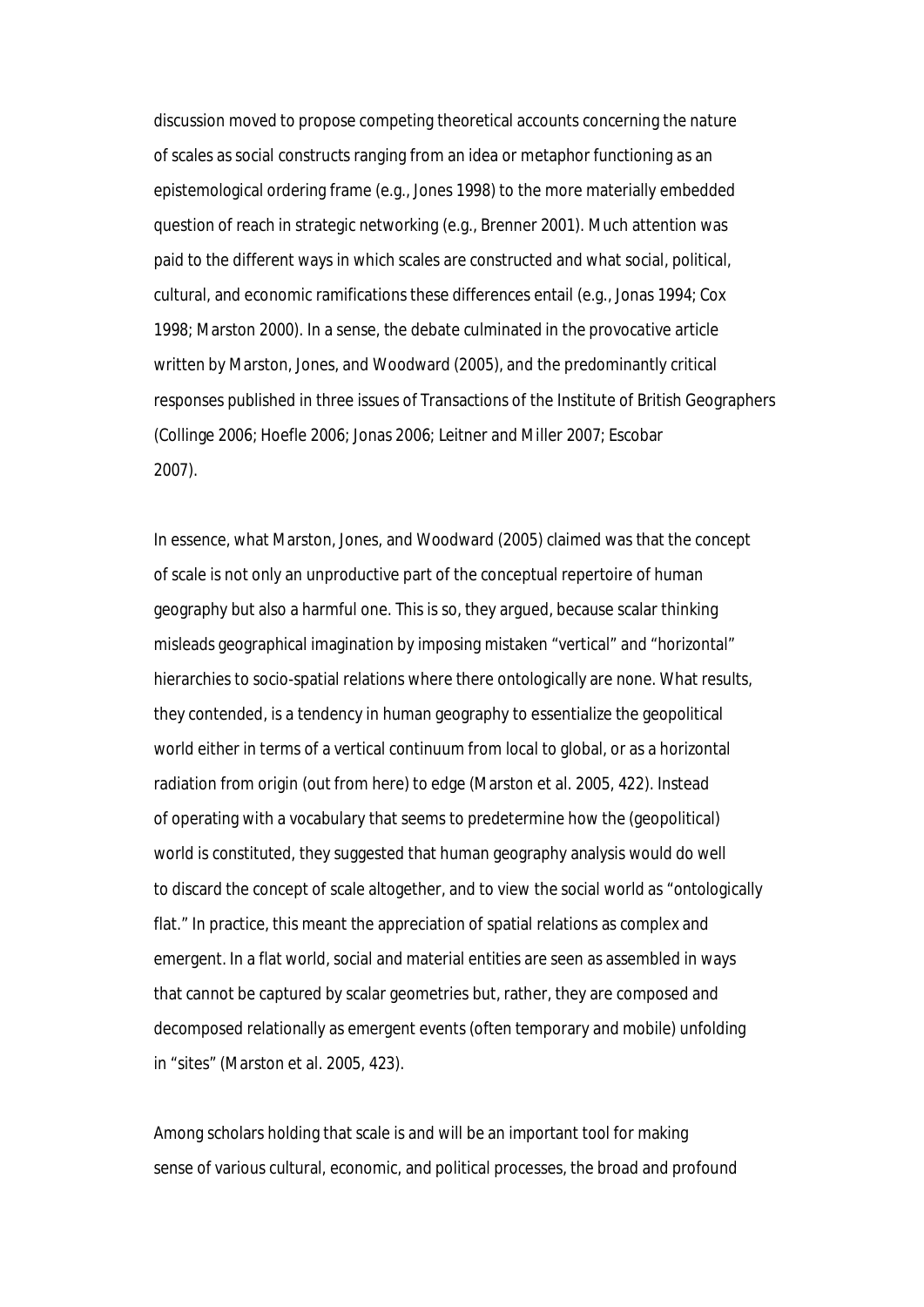argument by Marston et al. (2005) was met with astonishment, doubt, and downright irritation (e.g., Jonas 2006; Leitner and Miller 2007). While sympathetic to some aspects of flat ontology, especially its potential in informing progressive politics, the critical commentaries generally maintained that the more than twenty years of scholarship on geographical scale retains its relevance (Collinge 2006; Hoefle 2006; Escobar 2007). In responding to the criticism, Jones, Woodward, and Marston (2007) insisted on a fundamental division between the traditional dialectical theory building and its post-structuralist alternative, and willingly positioned themselves to the "other side" defined by non-dialectical theorization of space. Hence, for some time the debate on the relevance of scale in human geography was in a methodological deadlock where the apparent remaining options were either to discard the notion of scale altogether, or to disregard the argument concerning the relevance of "flat ontology."

#### BEYOND THE SCALE BY MEANS OF SCALAR THOUGHT

Arguably, the difficulty of reaching a truce in the scale debate was largely based on a juxtaposition suggesting that, as a way of making sense of how the social world is actually composed, the relational spatiality of "flat ontology" is an exclusive alternative to other (topographic, territorial) understandings of spatiality. While recognizing that the critiques of scalar thought have been helpful in stirring a lively debate, several scholars came to argue that the juxtaposition was methodologically unfertile (e.g., Leitner et al. 2008; Neumann 2009). As an intellectual response to the theoretical impasse, they proposed scholarship that would seek to move beyond a simple contradiction between territorial and relational approaches to geopolitical change. There are various intentions and motivations for bringing together topological and topographical, or relational and territorial approaches in human geography. For example, Jessop et al. (2008) have introduced a methodological TPSN (territory, place, scale, network) framework to move beyond what they call one-dimensionalism in the analysis of socio-spatial relations and processes, and to focus attention to their interconnections and mutual constitution. Their goal is to thus "generate more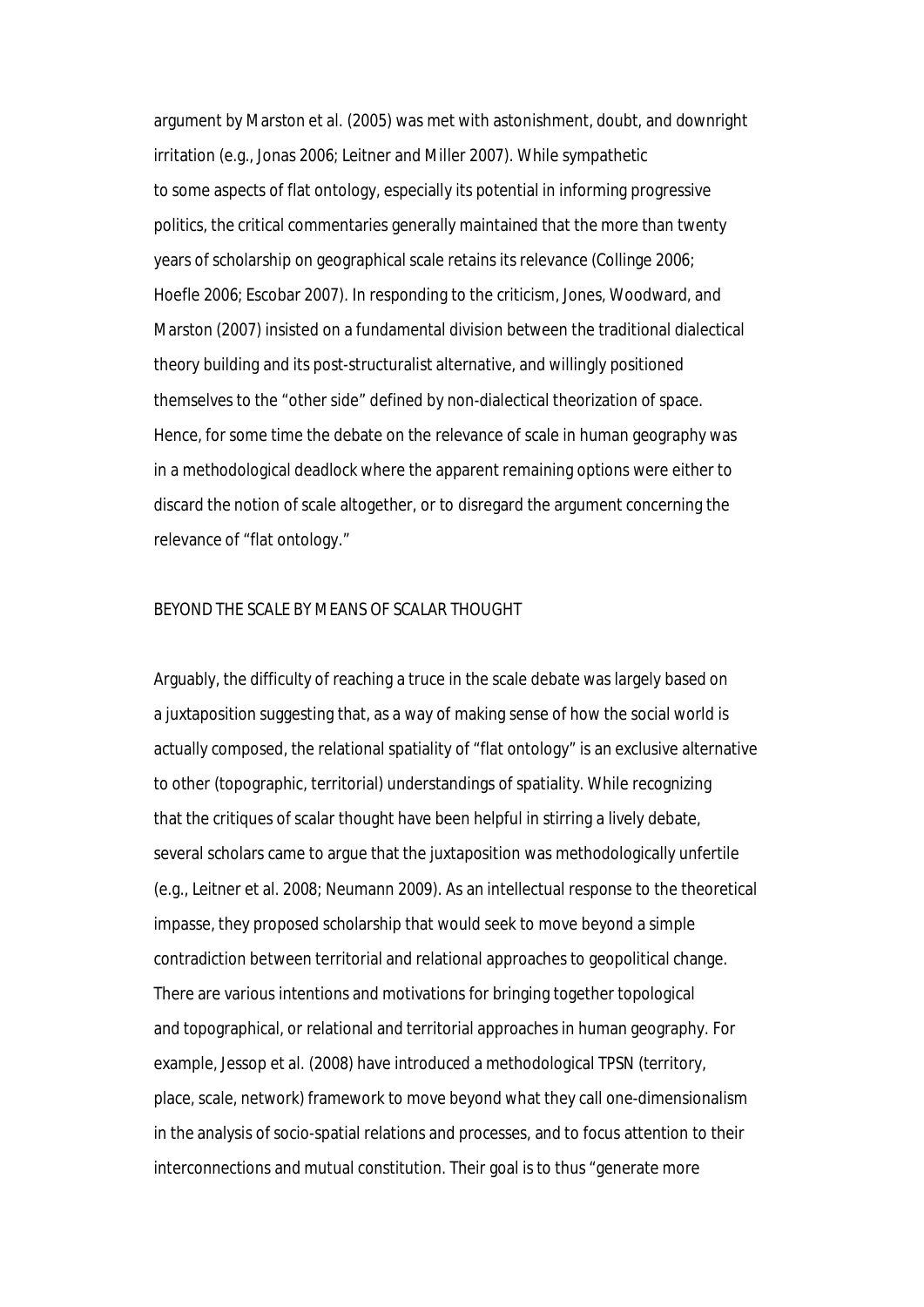precise, substantial, and substantive analyses of some of the 'big questions' within geographical political economy" (Jessop et al. 2008, 397). In this, they echo one of the early moves in this direction by authors such as John Agnew (1993, 264) who talks about "'topological' space in which diverse scales are brought together," or Eric Sheppard (2002) who saw "positionality" as an important analytical window that combines geographical situatedness with topological connectivity.

In a much similar vein, Leitner et al. (2008, 158) seek a way out of "a strong tendency to privilege a particular spatiality—only to abandon that in favour of another" (see also Häkli 2008). Their intention is to show that in the analysis of contentious politics it is necessary to pay attention not only to the co-presence of particular spatialities but also their "co-implication . . . [that is] how they shape one another." Here their primary motivation is to grasp the ways in which participants in contentious politics creatively cobble "together different spatial imaginaries and strategies on the fly," rather than contribute to philosophical debates (Leitner et al. 2008, 158).

With somewhat different emphasis, Jones (2009) takes up the methodological challenge of dealing analytically with multiple spatialities and argues that, while empowering for geographical imagination, relational perspectives run the risk of overlooking factors that constrain and structure space. Hence, he contends, "relational approaches to space [. . .] should not be seen standing in opposition to territories" (Jones 2009, 493–94). As an alternative to one-dimensional relationism, he proposes the idea of "phase space" as a conceptual entry point for "tracing the polymorphic organization of sociospatial relations" as expressed in Jessop et al. (2008) and Leitner et al. (2008). Allen (2011) goes further along the way of adopting topological vocabularies in analyzing the workings of power in a contemporary "spatially ambiguous world." Yet, he too stresses that it is not useful to "dismiss territorial or network understandings of power in favour of a topological interpretation," precisely because the pertinent approach depends largely on the questions asked (Allen 2011, 294–95; see also Häkli and Kallio 2014; Kallio and Häkli 2017).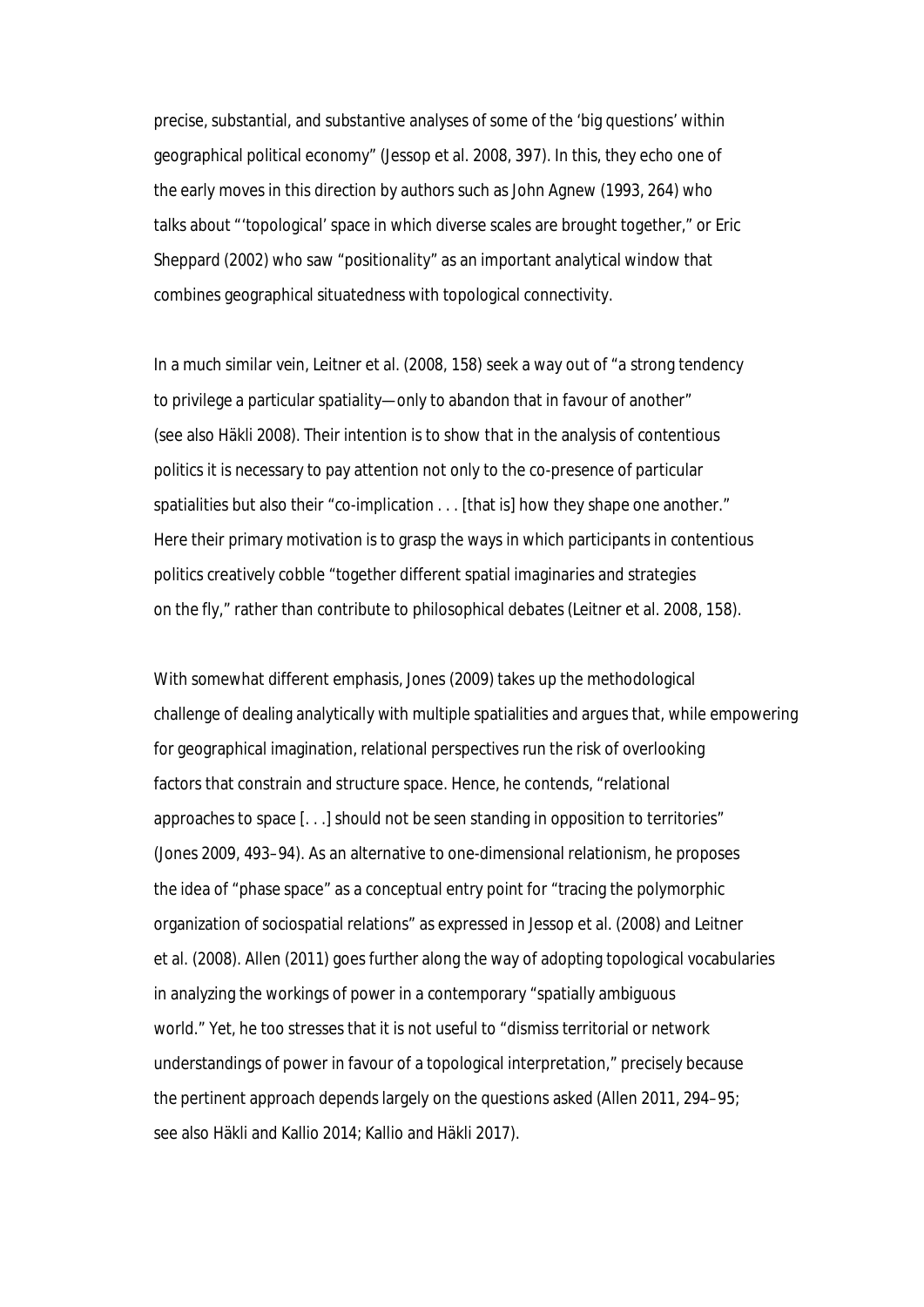Even with their different overtones, these approaches share criticism toward an overemphasis of scalar vocabularies in the analysis of how the geopolitical world is structured, yet none is willing to go as far as to simply reject the concept of scale tout court. It may be useful to view this growing circumspection as a response and corrective to the dominant position that scale took in the early 1990s as the beacon of political geography's theoretical projects. In fact, it now seems evident that scholarly attempts to reconcile the contradiction between topological and scalar thought, by showing these as complementary spatialities rather than alternative ontological positions, actually signaled the steady decline of scale in the vocabulary of prominent theorization in political geography.

Scale has not disappeared from political geography literature, as a quick survey of the latest volumes of Political Geography clearly reveals. In an assessment of 259 articles, editorials, and commentaries published between 2013 and June 2016, it turns out that the term is used in altogether 192 different publications, and thus it seems to occupy a firm position in the analytical repertoire of the subdiscipline. However, what is striking is that scale no longer plays a major role in opening theoretical avenues. Assessment of the context of its usage shows that the term rather serves as a tool for ordering analytical observations, which typically concern the geopolitical world seen as a nested system of levels of action understood in a relatively traditional sense. Scale, it seems, has been somewhat scaled down in terms of theoretical ambition and vigor.

## ALIENATING SCALE: THE RISE OF ASSEMBLAGE THINKING

Where, then, do we stand with regard to the prospect of further development of scalar thought in political geography? It is too early to say whether the contemporary decline in its significance as a nexus for theoretical debates is a temporary condition, only to be sparked into a revival in perhaps another form. In the meantime, we should note that variants of post-structuralist thinking, such as "flat ontology," "assemblage thinking," and "new materialism" continue to propose social or sociomaterial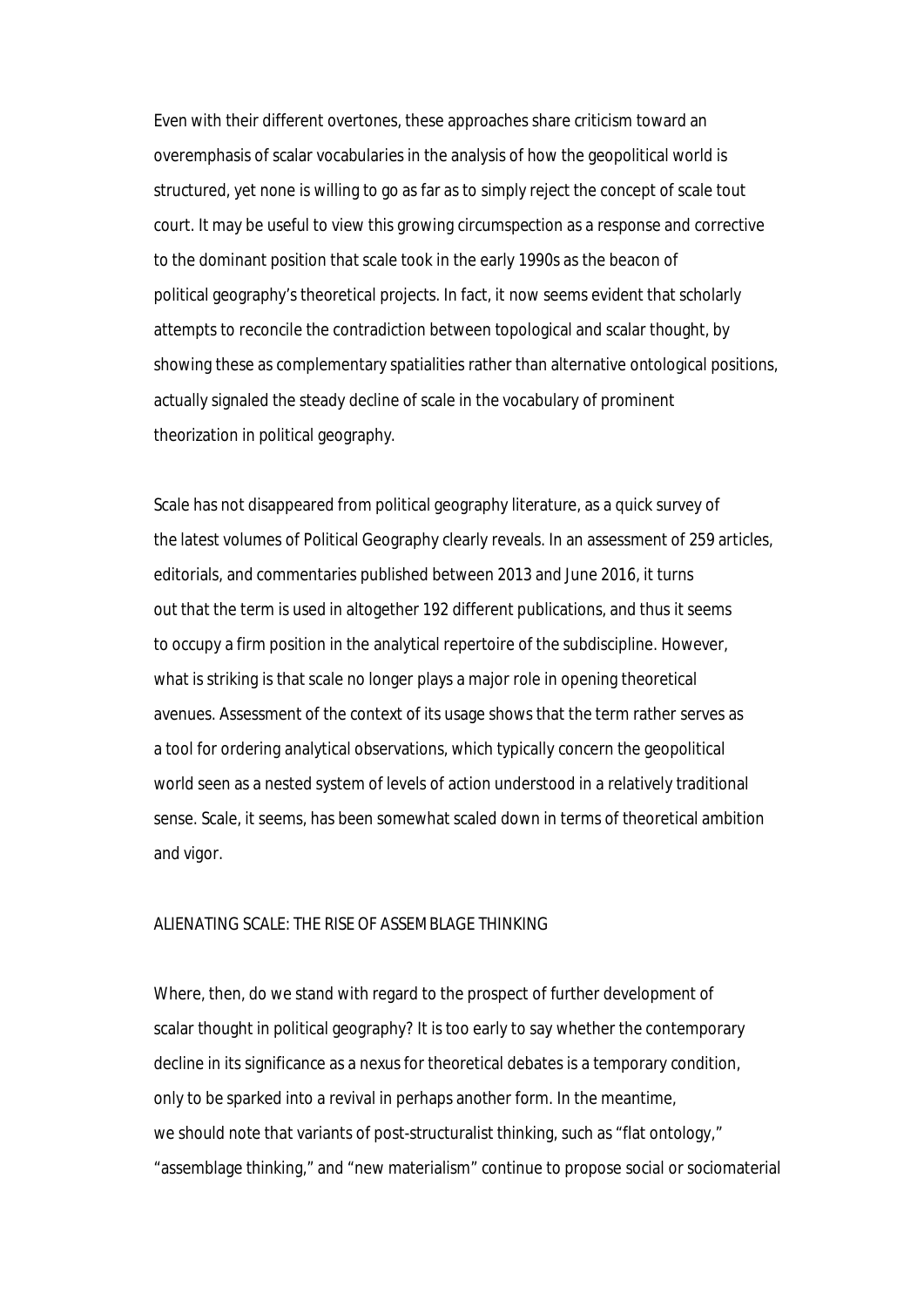ontologies that allow little role to the idea of scale. Inspired by or directly deriving from philosophies of immanence and actor network theory, their key message is that scalar structuration makes no sense in a world constituted by emergent assemblages that are shaped by the interactions of their constituent parts, which at once partake in several relatively open-ended assemblages (Latour 2005). Networks, relations, and distribution, rather than territory and scale, seem key metaphors in understanding how events unfold and are effected in an ontologically "flat" and completely horizontalized world (e.g., Jones et al. 2007; Anderson and McFarlane 2011; Coward 2012).

At stake in the rise of assemblage thinking is more than just a novel theoretical toolbox set to unravel the complexities of the geopolitical world. What the approach is proposing instead is a new ontology that entails fundamental shifts in understanding reality in a post-structuralist, materialist, and post-humanist vein. Simply put, the proponents of assemblage thinking view the (political-geographical) understanding of the "world as we know it" as ontologically false, which then makes most theoretical constructs set to analyze it obsolete, the scale included (see also Joronen and Häkli 2016).

A quote from the seminal work by Deleuze and Guattari (1987), a book that has inspired, influenced, and authorized much of the recent assemblage thinking in human geography, helps in clarifying the nature of this move:

There is no longer a tripartite division between a field of reality (the world) and the field of representation (the book) and the field of subjectivity (the author). Rather, an assemblage establishes connections between certain multiplicities drawn from each of these orders [. . .]. For the moment, we will note that assemblages have elements (or multiplicities) of several kinds: human, social, and technical machines, organized molar machines; molecular machines with their particles of becoming-inhuman. (Deleuze and Guattari 1987, 23, 36).

The ontology of assemblages and the language that it operates tend to blur precisely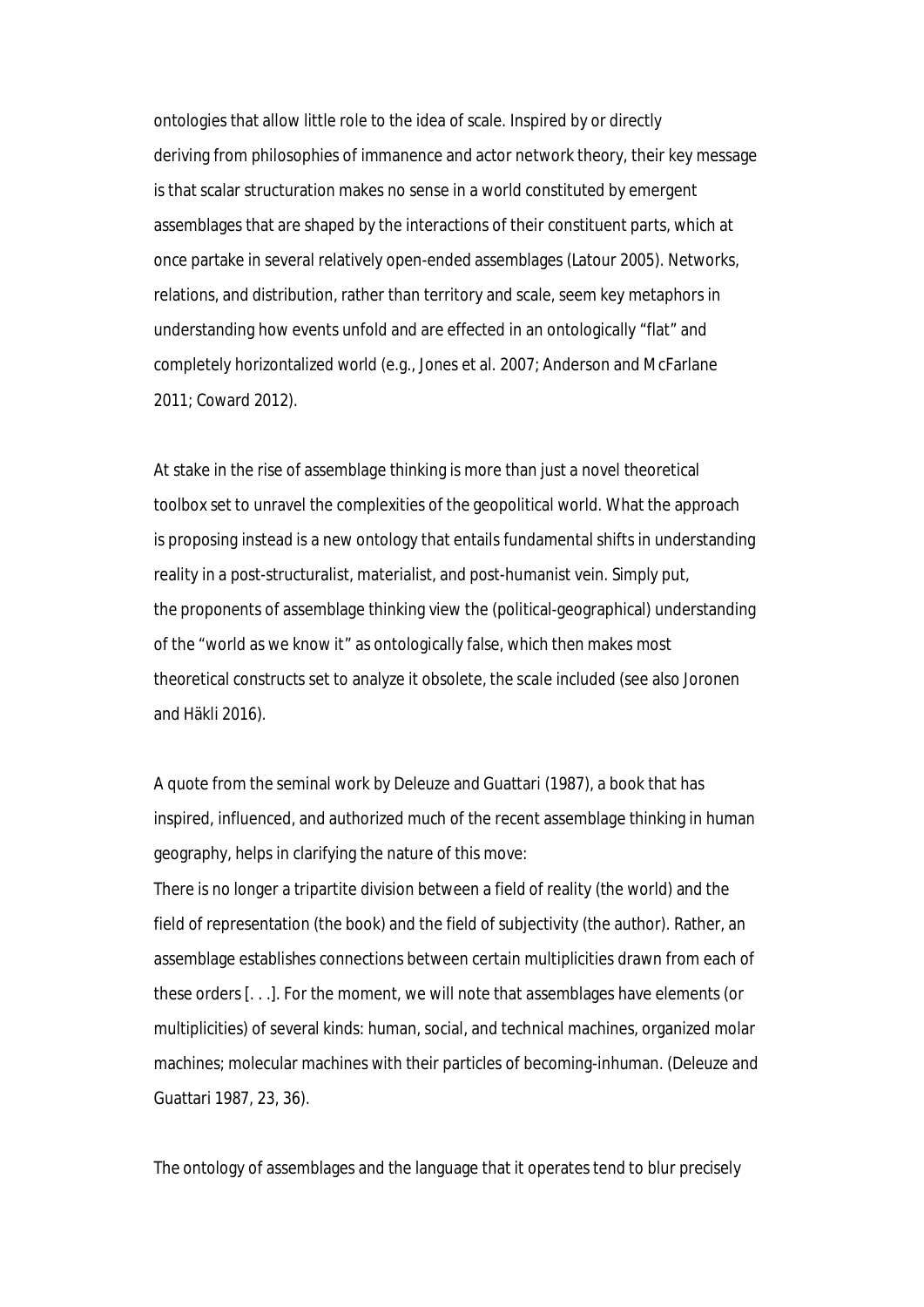those kinds of entities and distinctions that scalar thinking in political geography has come to depend on. Hence, in a world of multiplicities where human and nonhuman elements form endlessly overlapping, emerging, and mutually constituting networks of conjoint action, all distinctions between microscales and macroscales dissolve. Moreover, the idea of politics is detached from human intentionality and reflexivity because

[e]very statement is the product of a machinic assemblage, in other words, of collective agents of enunciation (take "collective agents" to mean not peoples or societies but multiplicities). (Deleuze and Guattari 1987, 37)

The contemporary variants of "flat ontology" or "assemblage thinking" have informed a wide scholarship ranging from environmental geography and political ecology to urban studies to critical geopolitics and beyond (e.g., Bingham 2006; Braun 2008; Roberts 2012; Dittmer 2014; Latta 2014). Attention to material and nonhuman (or more-than-human) realities in connection with social systems and emergent processes has been one of the stimulating outcomes of this work, together with the critical questioning of received notions and understandings of causality in large-scale socio-technical emergencies, such as the 2003 North American blackout (e.g., Bennett 2005). However, when it comes to the analysis of scalar politics, the adoption of poststructuralist ontologies has profound consequences. One methodological challenge, from which several more specific questions arise, is related to the ontologizing move itself, which, by definition, performs a fundamental alienation to the "world as we know it." What this means in practical terms is that with a new ontology, established scientific vocabularies, ideas, and theoretical propositions become defunct and must be replaced by a new language better able to capture how the reality is actually constituted. This is precisely the point that Marston et al. (2005) sought to make when launching their critique of scalar thinking.

The annihilating style of argumentation that follows the proposition of novel ontologies often materializes in a tendency to discuss events and phenomena in the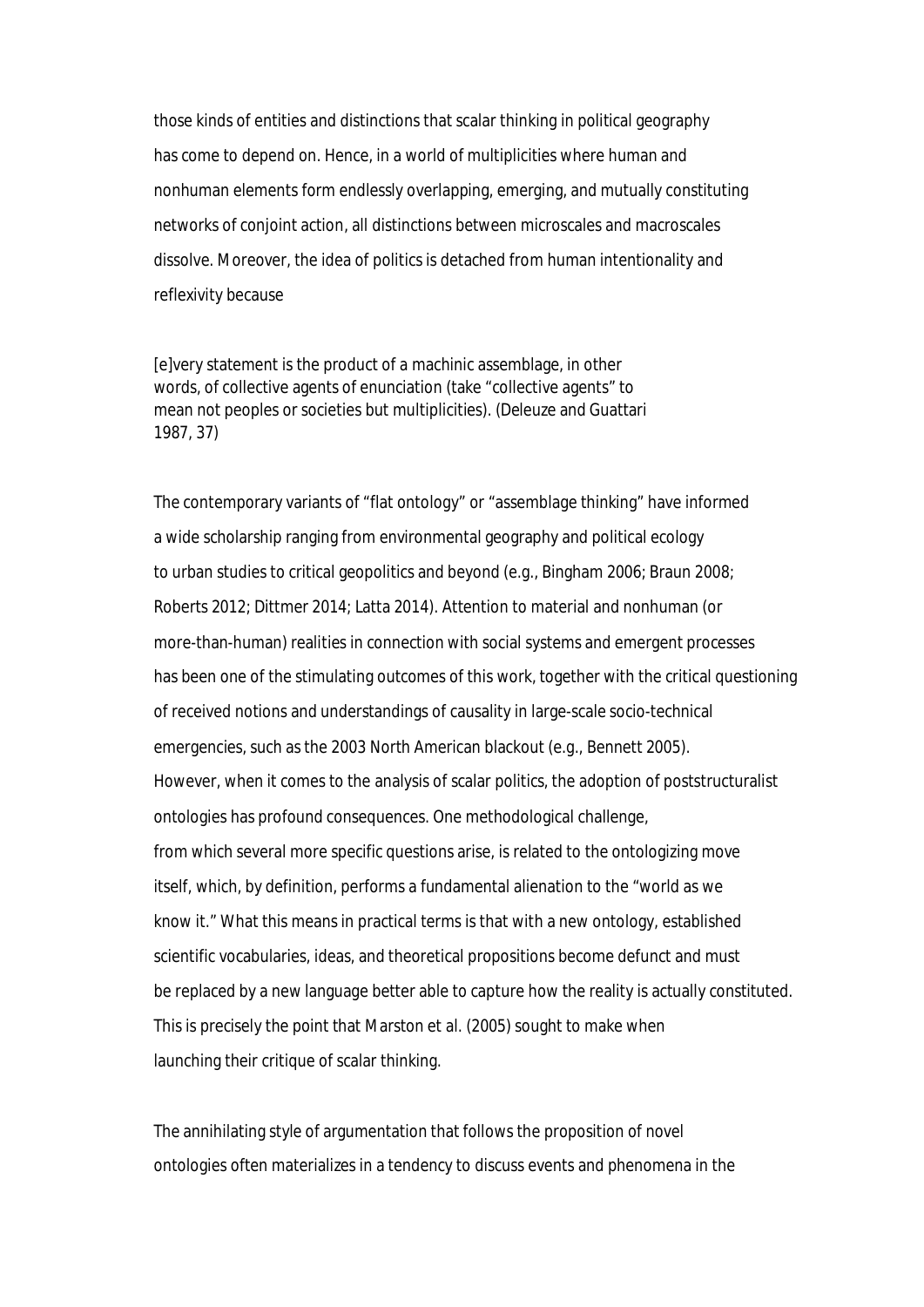register of "is not," rather than grasping what the ontological conditions "are" in each case. Take, for example, the short discussion on the ontology of objects in Meehan et al. (2013). In the space of just two paragraphs mapping out the ontological contours of the proposed object orientation, they come to characterize "the object" as "not a passive clump," "not inherently reducible," "not the sum total of its effects," "not limited to crude materiality," and belonging to "not a world that first exists.". Moreover, they point out that "our knowledge of things is not 'ontic'" and that the point is "not to adjudicate on the supposed reality of an object" (Meehan et al. 2013, 3). Beyond the register of negativity in world descriptions, asserting a new ontology requires that, to be consistent, argumentation cannot take the more conventional understandings of reality as its point of reference even for analytical purposes. To do so would compromise the new ontology's claim to reality's ultimate "flatness" or "assembledness." This is a challenge of such magnitude that few authors employing flat ontology or assemblage thinking succeed in being consistent with how they construe analytical propositions. Herein lies the dilemma: As the claim to novelty of an ontologizing approach lies in proposing an alternative understanding of reality (as "flat" or "assembled"), coupled with the employment of language and vocabulary fit to discuss reality thus understood, in principle this position cannot be compromised. Otherwise the claim to novelty would lose its purchase as a "theory of everything" (Lynch 2013, 453). Yet, to fulfill the promise of progressive analytical power of the ontologizing move, authors are often tempted to showcase their analytical propositions by means of examples firmly embedded in the conventional understanding of reality—the "world as we know it."

Hence, what often results is an oscillation, either uncontrolled or strategic, between analytical propositions embedded in the asserted new ontology, and conventional descriptions of phenomena that are not consistent with it. This oscillation is ultimately a back-and-forth between an alternative understanding of reality that by definition cannot be suspended (ontological style of argumentation), and alternative interpretations of reality that depend on a shared point of reference in the "world as we know it" (epistemic argumentation) (Barnett 2008; Aspers 2015). Without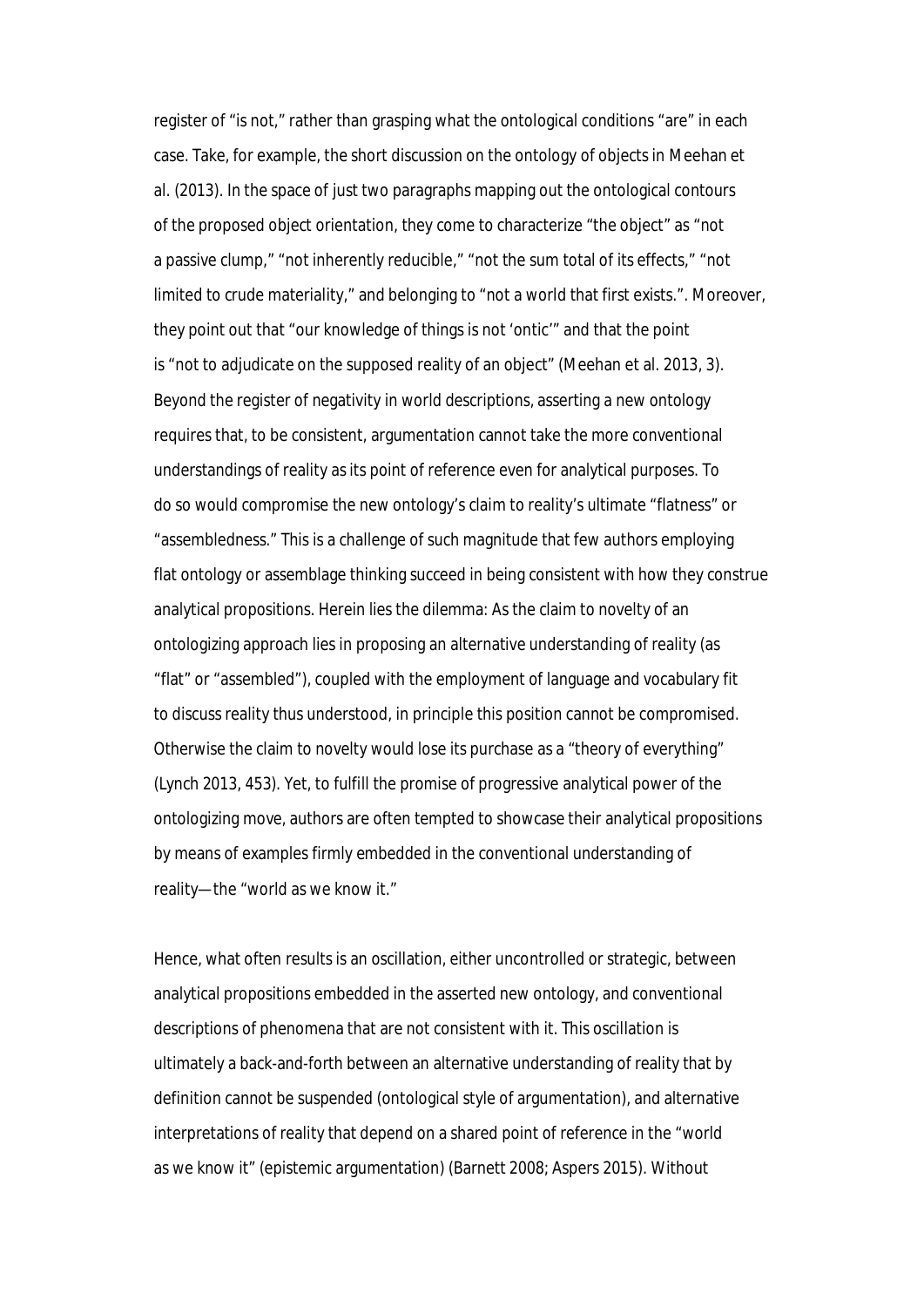the latter, it is difficult to communicate what is novel in the analytical propositions made, yet the move relativizes the proposed new ontology that thus remains "parasitic" to conventional understandings of reality (Joronen and Häkli 2016). An example, related to the manner in which "assemblage thinking" not only suggests a transcendence but the very obliteration of scale, should help clarify the rather abstract discussion above. In a recent attempt to bring assemblage thinking to bear in geopolitics, Jason Dittmer (2014, 388–89) first carefully outlines a new way of understanding geopolitical agency:

A posthuman geopolitics rooted in assemblage theory enables agency to be located in animals [. . .], objects [. . .], and environments [. . .]. Of crucial importance to this move is that it entails no determinism at all (p. 388). [Hence] it can be difficult to make sense of the myriad interactions that produce [assemblages], especially given the differences in scale and temporality that characterize the various components and interactions [of the] open systems that are always in flux, with components adding in or dropping out over time. (p. 396)

Given how messy the world is when understood as a multitude of complex assemblages, it is perhaps understandable that many of Dittmer's illustrations of the geopolitical pertinence of this approach resort to rather familiar entities, conceivable as part of a territorial world with scalar structures, such as Yugoslavia, Iraq, the Somali state, and the Soviet Union. Yet, even for a sympathetic reader it is very difficult to keep thinking about these entities as part of our reality, while simultaneously imagining that ultimately everything is ontologically composed of open-ended and fluctuating assemblages bundling human, nonhuman, and material elements around "attractors" bound to dissolve before "reterritorializing around a new attractor" (Dittmer 2014, 393).

Another case in point is a recent study that analyzes the humanitarian treatment of belongings that migrants have left behind when crossing the Sonoran desert (Squire 2014). The article sets out to challenge the categorical division between humans and nonhumans and instead proposes that these form the two ends of a continuum, in which neither ever exists in a pure form. Hence, leaning on Karen Barad's (2003)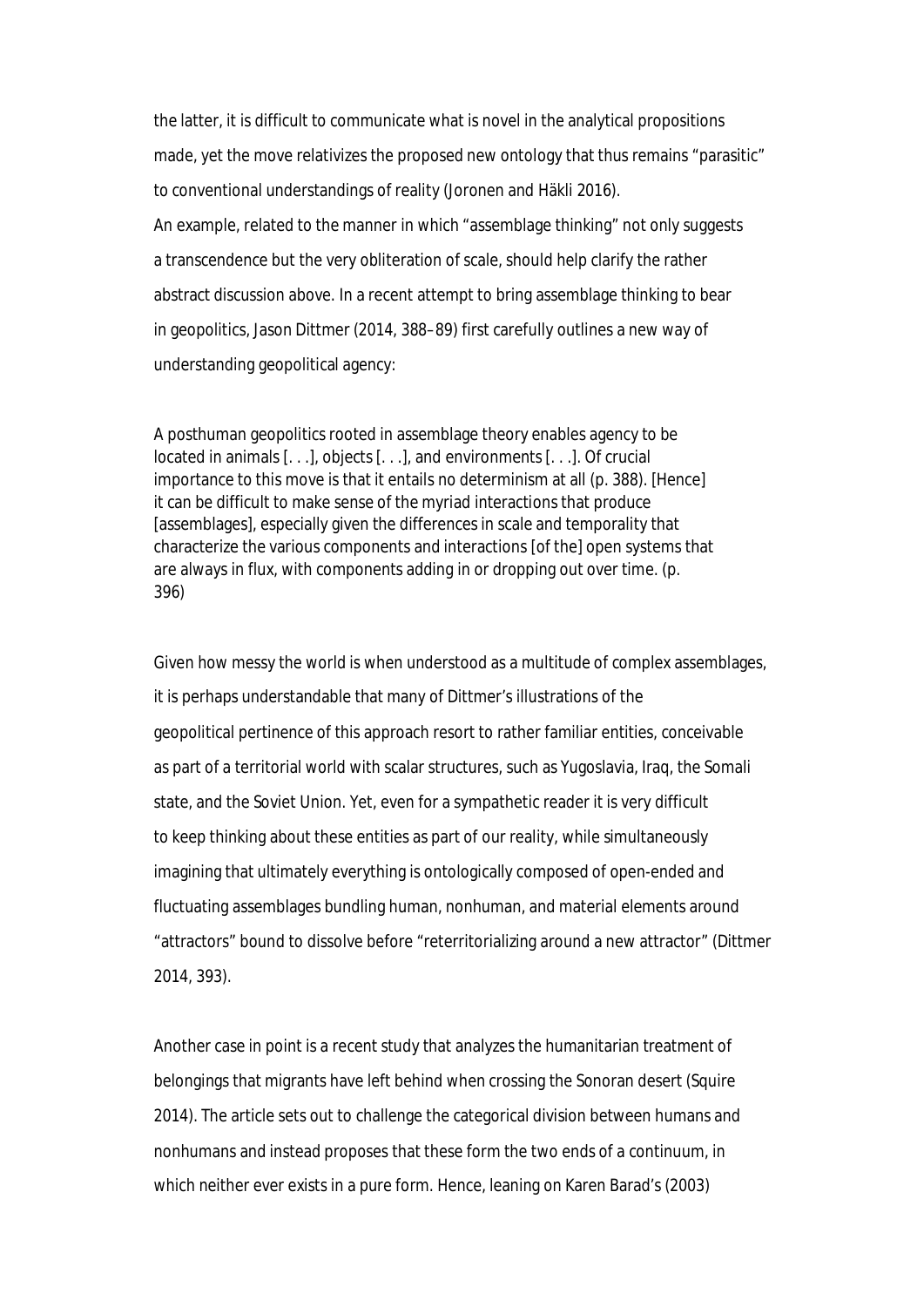thought she proposes that the distinction between human (subjects) and nonhuman (objects) is but an artificial "cut" that, when performed, turns the category of "the human" into "a political stake in contemporary struggles over migration and mobility" (Squire 2014, 12). By exploring the ways in which humanitarian activists engage with the discarded belongings of migrants through artistic interventions, attempting to emphasize the humanity of migrants, the article argues against such "naïve humanism" precisely on the grounds that to assume that "the human" is a relevant category in understanding the social world is ontologically false. Instead of humans preexisting ontologically, people, places, and things are "co-constituted through intra-acting physical and social forces"—a position that also fits uncomfortably with the idea of scalar structuration (Squire 2014, 18).

Yet, while "the human" as a stake in political struggles is a stimulating idea, especially in the context of irregular migration, it is less clear how far Squire is able to hold onto the ontological position she adopts. Indeed, if ontologically speaking there is no such thing as the "human" as anything pure or preexisting, how should we understand expressions like "the scholar Jason De Leon," or "the humanitarian activists," or "migrants in Nogales are people," or a "man who refused simply to take the pair of socks that I offered to him" (Squire 2014, 19)? The argument gets confusing and it is difficult to follow reasoning that oscillates between the idea of humans as agents, embodied in entities like scholar, people, activist, and man, and the idea that they all are ultimately "sociophysically" co-constituted with objects and places "through the intra-action of elements that are material/physical as well as social in their formation" (Squire 2014, 12).

By way of concluding it can be said that the consequences of ontological argumentation for the accessibility of political geography scholarship are considerable, and hence it would seem justifiable to expect a solid analytical purchase from these research approaches. However, research with a "new materialist" or "assemblage" orientation often tends to arrive at merely tentative conclusions, or plead for more work to be done to map out the new complex terrain that is just beginning to heave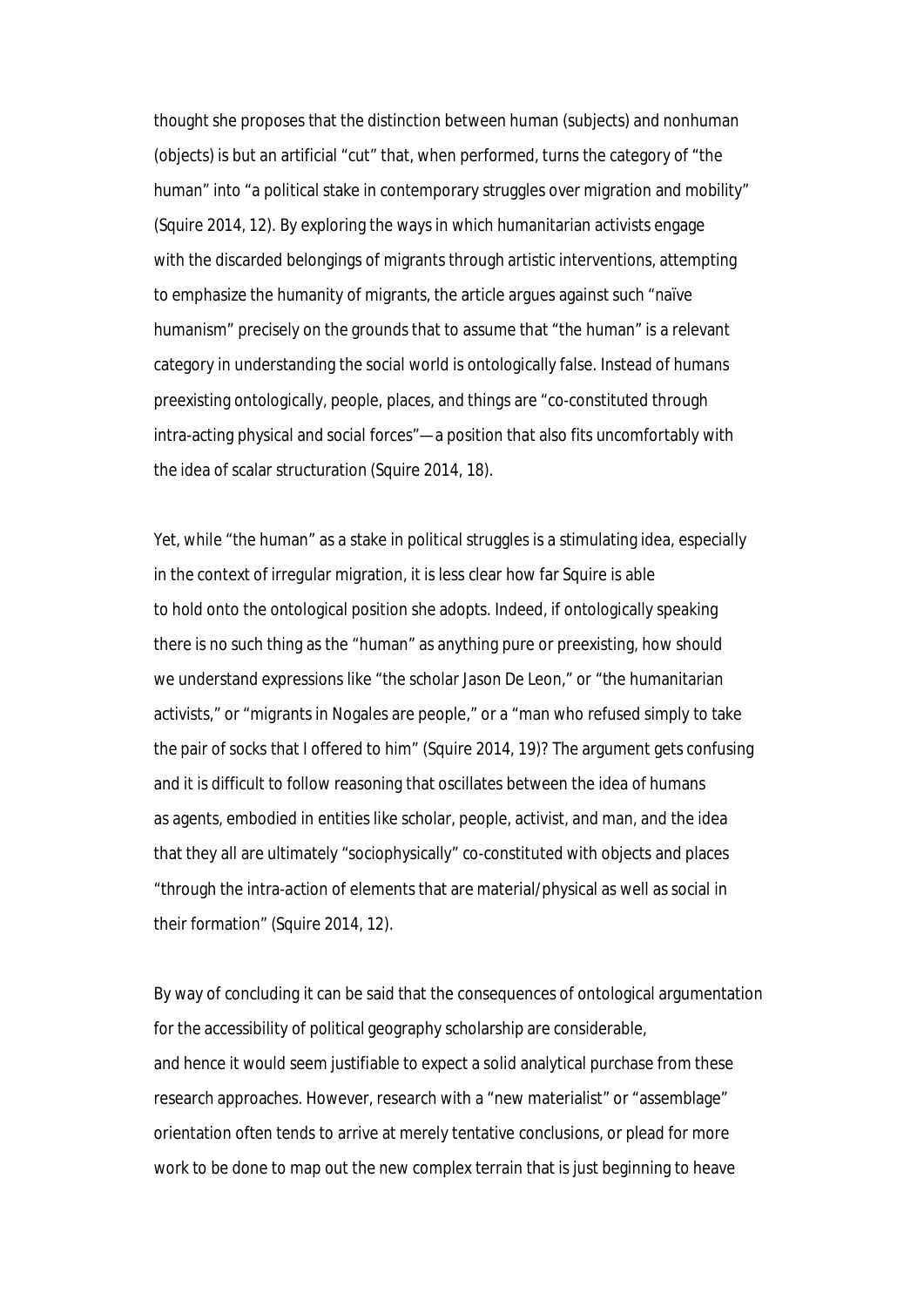into view. This, of course, is a standard assertion among works that propose novel theoretical ideas, but it certainly would be more valuable and ambitious to draw out conclusions by showing what precisely is achievable analytically when the world is conceived ontologically anew.

#### WHITHER GOEST THOU SCALE?

One of the most vibrant theoretical and methodological debates in the human geography of the past twenty years has centered on the concept of scale. The discussion has moved from early argumentation claiming that scales are socially constructed, to competing theoretical accounts concerning the ways in which they are constructed, to attempts to establish a role to scale in methodologies employing multiple spatialities. The latest turn in the discussion has culminated in claims that scale is no longer of any relevance in the conceptual repertoire of human geography.

The ontologically flat assemblage thinking that proposes the transcendence of scale has several origins in philosophies of immanence (Sheppard 2008). A major inspiration has been the deliberately complex philosophical text by Deleuze and Guattari (1987) in which the authors offer their philosophical project to the world as a contribution to an emerging assemblage (ontologically speaking) rather than a theory of the world (epistemologically speaking). As John Phillips (2006) points out, what Deleuze and Guattari do with Thousand Plateaus is partake in the agencement of themselves as authors, their philosophical readership, and ultimately the world at large, all knit together by the rhizomatic connectivities of their critical philosophical project. Seen in this light, their philosophy is a political act in itself, rather than an ontology with which other scholars should seek to mirror the reality. Attempts to do so are, arguably, the category mistake that many scholars have made with regard to Deleuze and Guattari's (1987) philosophical project. Its political efficacy, vested in engaging creative language, has then been compromised by turning a philosophical action into a fixed ontological position viewing the world as an assemblage of assemblages.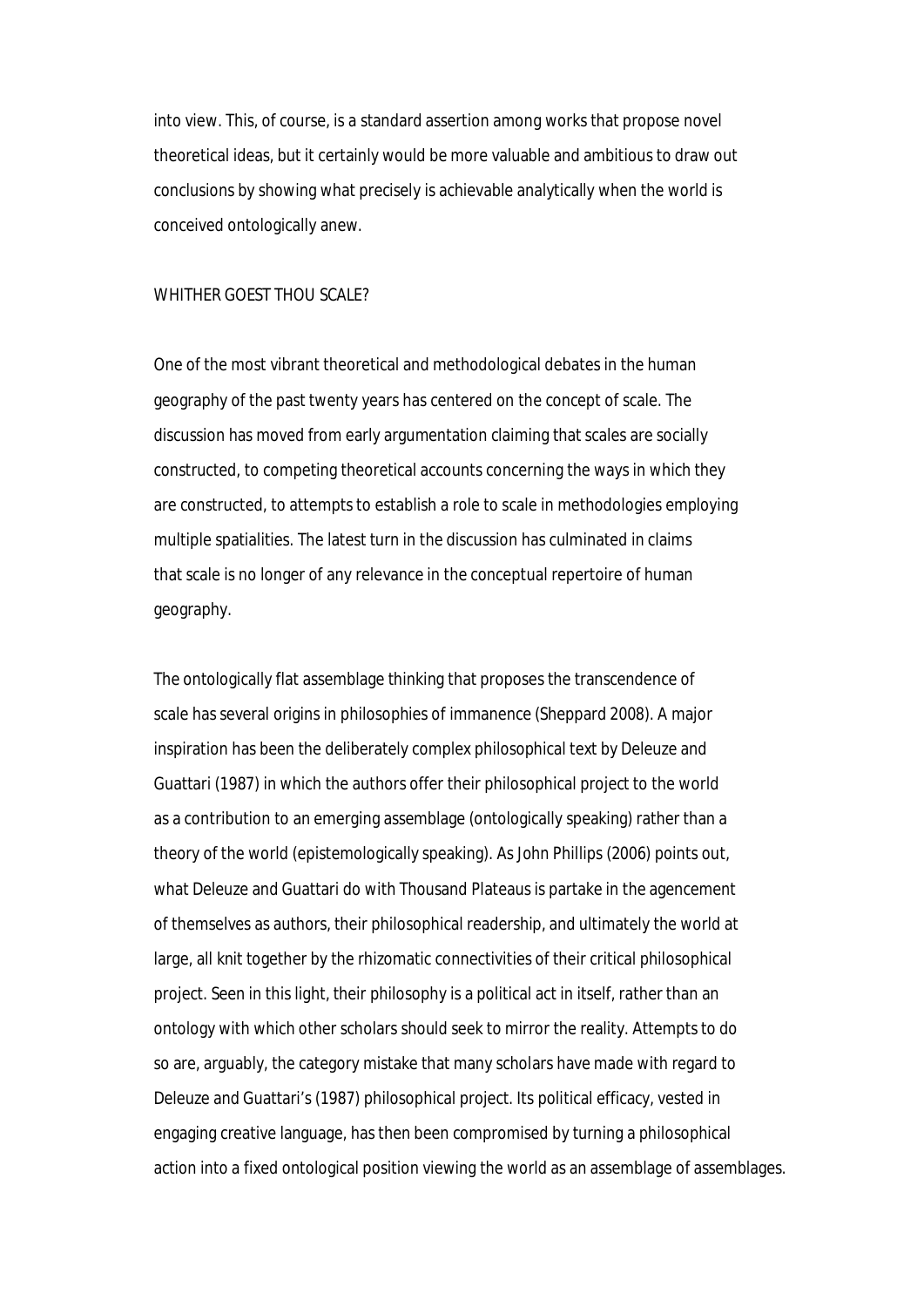Working with and through a new ontology and vocabulary is tricky as one should be able to carry out a double move. The first one is to reject the "world as we know it" for a superior ontological understanding that requires a new language through which it can be accessed. The second move is to refer the insights thus gained back to the world. This move is more difficult than the first one because the new analytical tools that are claimed to improve our understanding of some pertinent aspects of the geopolitical world are truly hard to grasp without resort to "the world as we know it." Yet, as the discussion above has sought to illustrate, its entities do not always inhabit comfortably the landscapes drawn by novel ontological vocabularies.

It may be too early to say whether the intellectual pendulum swinging away from the (excessive) centrality of scalar thinking is already beginning to reach the other tipping point of ontological flatness and its (excessive) dissolution of the world "as a meaningful structure within which we can consciously engage" (Chandler 2013, 533). Nevertheless, it is almost certain that a corrective turn toward a theoretical and methodological revaluation of scalar thought is underway, even though its form and content are yet difficult to discern. In the meanwhile, we should refrain from aspiring for a full transcendence of scale as an analytical concept, not least because as a term it continues to signify, circulate, and effect in the myriad social practices that constitute the geopolitical world. Scale in this sense is performing in the politics of its own becoming, much in the way that Deleuze and Guattari (1987) proposed the concept of assemblage to do as part of their philosophical action.

## **REFERENCES**

- Agnew, John. 1993. "Representing Space: Space, Scale and Culture in Social Science." In Place/ Culture/Representation, edited by J. S. Duncan and D. Ley, 251–71. London: Routledge.
- Allen, J. 2011. "Topological Twists Power's Shifting Geographies." Dialogues in Human Geography 1 (3): 283–98.

Amin, A. 2002. "Spatialities of Globalisation." Environment and Planning A 34 (3): 385–400.

Anderson, B., and C. McFarlane. 2011. "Assemblage and Geography." Area 43 (2): 124–27.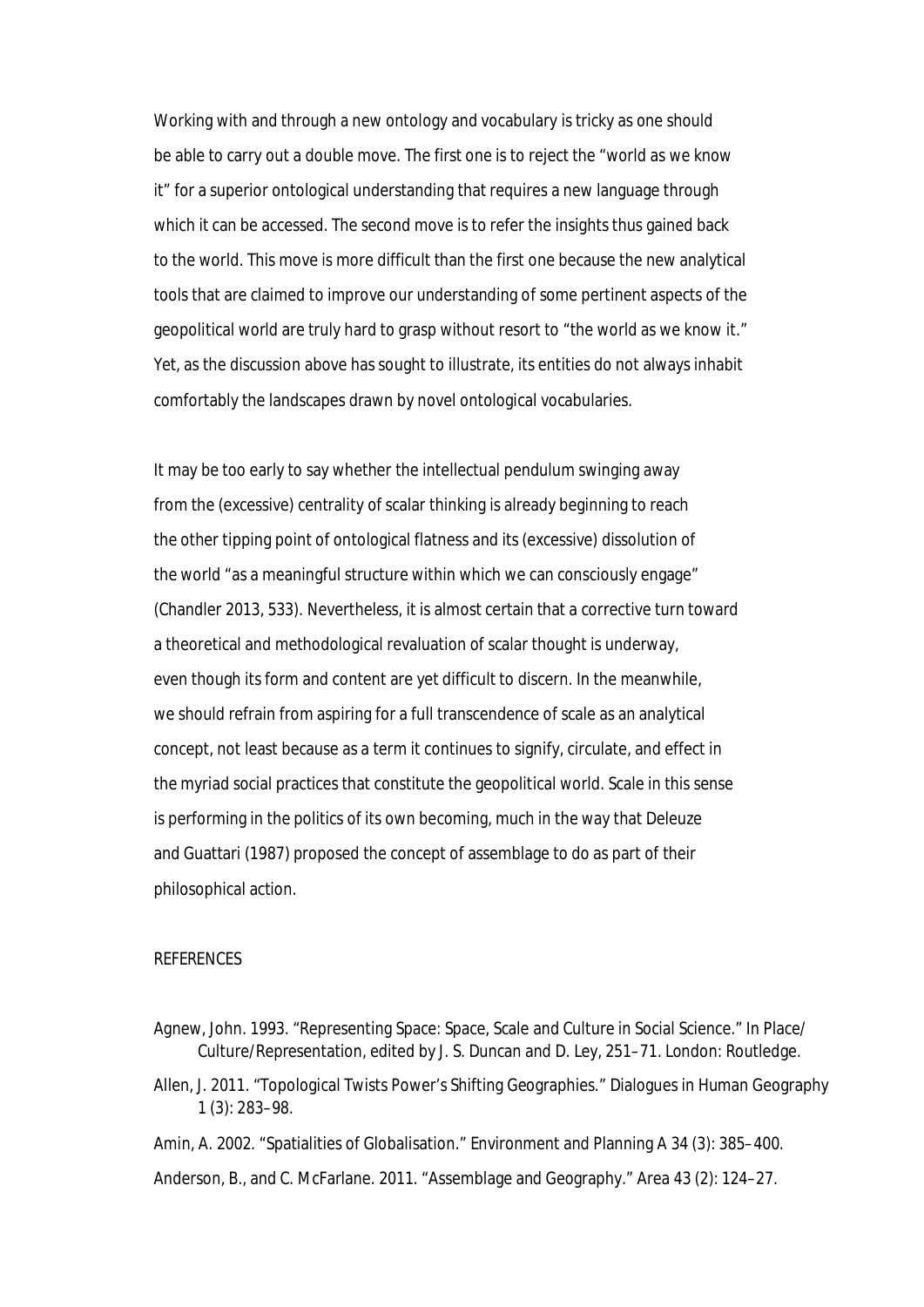Aspers, P. 2015. "Performing Ontology." Social Studies of Science 45 (3): 449–53.

- Barad, K. 2003. "Posthumanist Performativity: Toward an Understanding of How Matter Comes to Matter." Signs 28 (3): 801–31.
- Barnett, C. 2008. "Political Affects in Public Space: Normative Blind-Spots in Non-representational Ontologies." Transactions of the Institute of British Geographers 33 (2): 186–200.
- Bennett, J. 2005. "The Agency of Assemblages and the North American Blackout." Public Culture 17 (3): 445–65.
- Bingham, N. (2006). "Bees, Butterflies, and Bacteria: Biotechnology and the Politics of Nonhuman Friendship." Environment and Planning A 38 (3): 483–98.
- Bleys, B. 2012. "Beyond GDP: Classifying Alternative Measures for Progress." Social Indicators Research 109 (3): 355–76.
- Braun, B. 2008. "Environmental Issues: Inventive Life." Progress in Human Geography 32 (5): 667– 79.
- Brenner, N. 2001. "The Limits to Scale? Methodological Reflections on Scalar Structuration." Progress in Human Geography 25 (4): 591–614.
- Chandler, D. (2013). "The World of Attachment? The Post-Humanist Challenge to Freedom and Necessity." Millennium: Journal of International Studies 41 (3): 516–34.
- Collinge, C. 2006. "Flat Ontology and the Deconstruction of Scale: A Response to Marston, Jones and Woodward." Transactions of the Institute of British Geographers 31 (2): 244–51.
- Coward, M. 2012. "Between Us in the City: Materiality, Subjectivity, and Community in the Era of Global Urbanization." Environment and Planning D: Society and Space 30 (3): 468–81.
- Cox, K. R. 1998. "Spaces of Dependence, Spaces of Engagement and the Politics of Scale; or, Looking for Local Politics." Political Geography 17 (1): 1–23.
- CrisisWatch. 2016. "A Monthly Bulletin, no. 154." International Crisis Group. Accessed June 16, 2016. http://www.crisisgroup.org/~/media/Files/CrisisWatch/2016/cw154.pdf.
- Delaney, D., and H. Leitner. 1997. "The Political Construction of Scale." Political Geography 16 (2): 93–97.
- Deleuze, G., and F. Guattari. 1987. A Thousand Plateaus. Translated by Brian Massumi. Minneapolis: University of Minnesota Press.
- Dittmer, J. 2014. "Geopolitical Assemblages and Complexity." Progress in Human Geography, 38 (3): 385–401.
- Escobar, A. 2007. "The 'Ontological Turn' in Social Theory: A Commentary on Human Geography without Scale, by Sallie Marston, John Paul Jones II and Keith Woodward." Transactions of the Institute of British Geographers 32 (1): 106–11.
- Gibson, C. C., E. Ostrom, and T. K. Ahn. 2000. "The Concept of Scale and the Human Dimensions of Global Change: A Survey." Ecological Economics 32 (2): 217–39.
- Gough, J. 2004. "Changing Scale as Changing Class Relations: Variety and Contradiction in the Politics of Scale." Political Geography 23 (2): 185–211.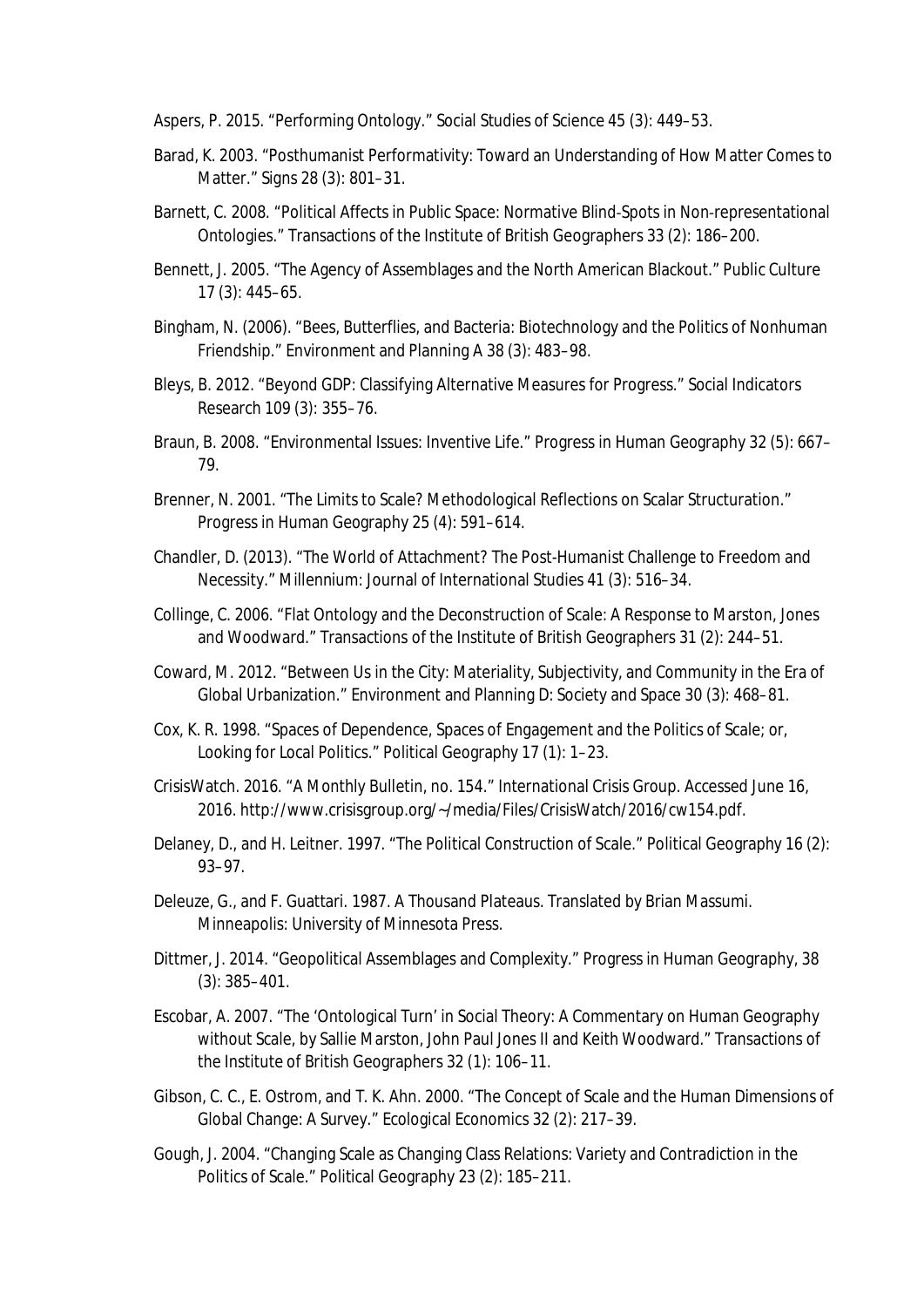- Häkli, J. 2008. "Regions, Networks and Fluidity in the Finnish Nation-State." National Identities 10 (1): 5–20.
- Häkli, J., and K. P. Kallio. 2014. "Subject, Action and Polis: Theorizing Political Agency." Progress in Human Geography 38 (2): 181–200.
- Herb, G. H. 2004. "Double Vision: Territorial Strategies in the Construction of National Identities in Germany 1949–1979." Annals of the Association of American Geographers 94 (1): 140–64.
- Hoefle, S. W. 2006. "Eliminating Scale and Killing the Goose That Laid the Golden Egg?" Transactions of the Institute of British Geographers 31 (2): 238–43.
- Howitt, R. 2003. "Scale." In A Companion to Political Geography, edited by John Agnew, Katharyne Mitchell, and Gearóid Ó. Tuathail, 132–57. Oxford: Blackwell.
- Jessop, B., N. Brenner, and M. Jones. 2008. "Theorizing Sociospatial Relations." Environment and Planning D: Society and Space 26 (3): 389.
- Jonas, Andrew. 1994. "The Scale Politics of Spatiality." Environment and Planning D: Society and Space 12 (3): 257–64.
- Jonas, A. E. 2006. "Pro Scale: Further Reflections on the 'Scale Debate' in Human Geography." Transactions of the Institute of British Geographers 31 (3): 399–406.
- Jones, J. P., K. Woodward, and S. A. Marston. 2007. "Situating Flatness." Transactions of the Institute of British Geographers 32 (2): 264–76.
- Jones, K. T. 1998. "Scale as Epistemology." Political Geography 17 (1): 25–28.
- Jones, M. 2009. "Phase Space: Geography, Relational Thinking, and Beyond." Progress in Human Geography 33 (4): 487–506.
- Joronen, M., and J. Häkli. 2016. "Politicizing Ontology." Progress in Human Geography (June 10). doi: 0.1177/0309132516652953.
- Kallio, K. P., and J. Häkli. 2017. "Geosocial Lives in Topological Polis: Mohamed Bouazizi as a Political Agent." Geopolitics 22 (1): 91–109.
- Kaplan, D. H., and G. H. Herb. 2011. "How Geography Shapes National Identities." National Identities 13 (4): 349–60.
- Latour, B. 2005. Reassembling the Social: An Introduction to Actor-Network Theory. Oxford: Oxford University Press.
- Latta, A. 2014. "Matter, Politics and the Sacred: Insurgent Ecologies of Citizenship." Cultural Geographies 21 (3): 323–41.
- Leitner, H., and B. Miller. 2007. "Scale and the Limitations of Ontological Debate: A Commentary on Marston, Jones and Woodward." Transactions of the Institute of British Geographers 32 (1): 116–25.
- Leitner, H., E. Sheppard, and K. M. Sziarto. 2008. "The Spatialities of Contentious Politics." Transactions of the Institute of British Geographers 33 (2): 157–72.
- Lynch, M. 2013. "Postscript Ontography: Investigating the Production of Things, Deflating Ontology." Social Studies of Science 43 (3): 444–62.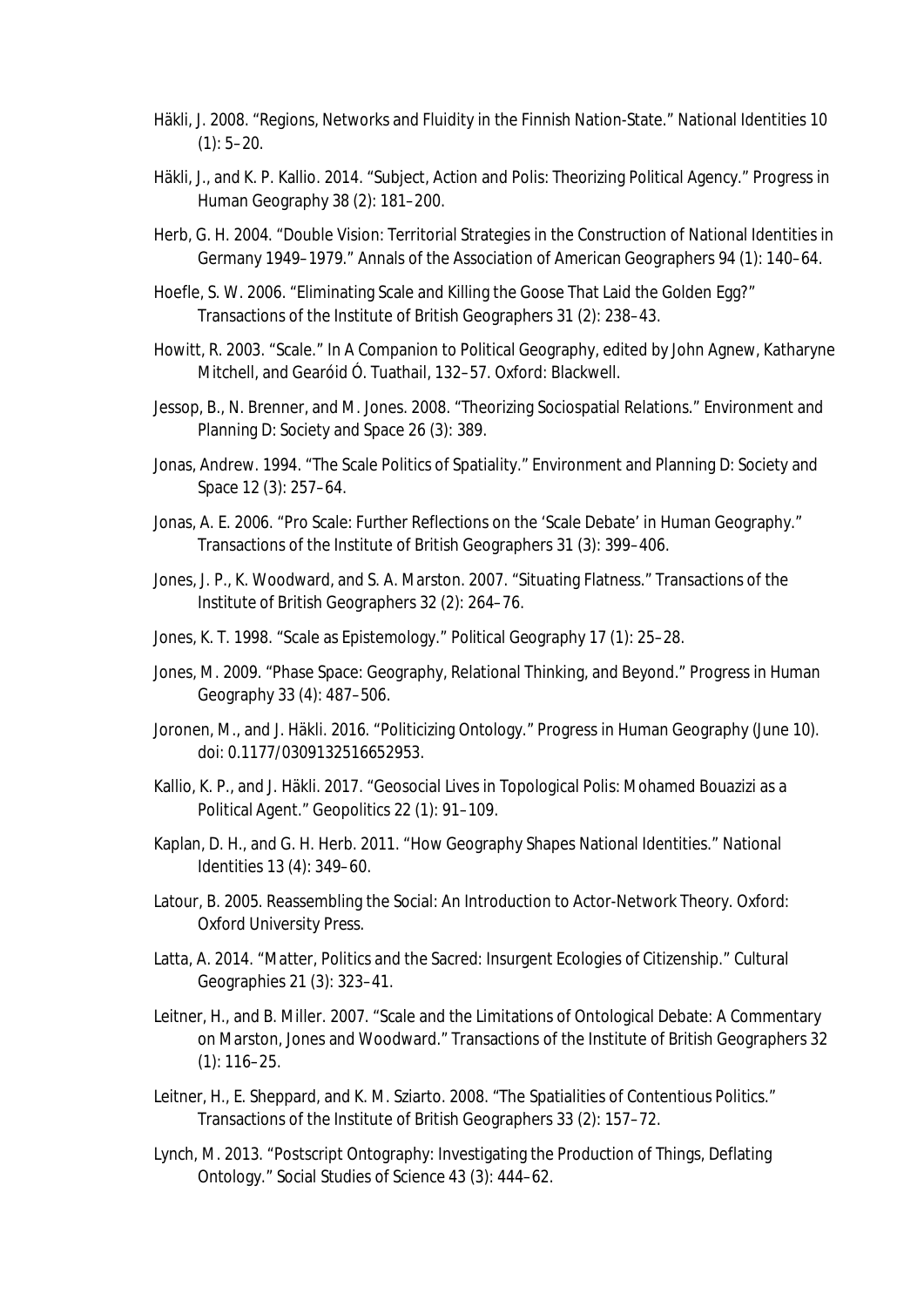- MacLeod, G., and M. Goodwin. 1999. "Reconstructing an Urban and Regional Political Economy: On the State, Politics, Scale, and Explanation." Political Geography 18 (6): 697–730.
- Marston, S. A. 2000. "The Social Construction of Scale." Progress in Human Geography 24 (2): 219–42.
- Marston, S. A., J. P. Jones, and K. Woodward. 2005. "Human Geography without Scale." Transactions of the Institute of British Geographers 30 (4): 416–32.
- Meehan, K., I. G. R. Shaw, and S. A. Marston. 2013. "Political Geographies of the Object." Political Geography 33:1–10.
- Mitchell, K. 2003. "Cultural Geographies of Transnationality." In Handbook of Cultural Geography, edited by K. Anderson, M. Domosh, S. Pile, and N. Thrift, 74–88. London: Sage.
- Moore, A. 2008. "Rethinking Scale as a Geographical Category: From Analysis to Practice." Progress in Human Geography 32 (2): 203–25.
- Moshirian, F. 2008. "Globalisation, Growth and Institutions." Journal of Banking & Finance 32 (4): 472–79.
- Neumann, R. P. 2009. "Political Ecology: Theorizing Scale." Progress in Human Geography 33 (3): 398–406.
- Nogué, J., and S. Wilbrand. 2010. "Landscape, Territory, and Civil Society in Catalonia." Environment and Planning D: Society and Space 28 (4): 638–52.
- Paasi, A. 2004. "Place and Region: Looking through the Prism of Scale." Progress in Human Geography 28:536–46.
- Peck, J. 2002. "Political Economies of Scale: Fast Policy, Interscalar Relations, and Neoliberal Workfare." Economic Geography 78 (3): 331–60.
- Phillips, J. 2006. "Agencement/Assemblage." Theory, Culture & Society 23 (2–3): 108–9.
- Roberts, T. 2012. "From 'New Materialism' to 'Machinic Assemblage': Agency and Affect in IKEA." Environment and Planning A 44 (10): 2512–29.
- Sadler, D., and B. Fagan. 2004. "Australian Trade Unions and the Politics of Scale: Reconstructing the Spatiality of Industrial Relations." Economic Geography 80 (1): 23–43.
- Sheppard, E. 2002. "The Spaces and Times of Globalization: Place, Scale, Networks, and Positionality." Economic Geography 78 (3): 307–30.
- Sheppard, E. 2008. "Geographic Dialectics?" Environment and Planning A 40 (11): 2603–12.
- Smith, N. 1984. Uneven Development. Cambridge, MA: Blackwell.
- Squire, V. 2014. "Desert 'Trash': Posthumanism, Border Struggles, and Humanitarian Politics." Political Geography 39:11–21.
- Stead, V. 2015. "Homeland, Territory, Property: Contesting Land, State, and Nation in Urban Timor-Leste." Political Geography 45:79–89.